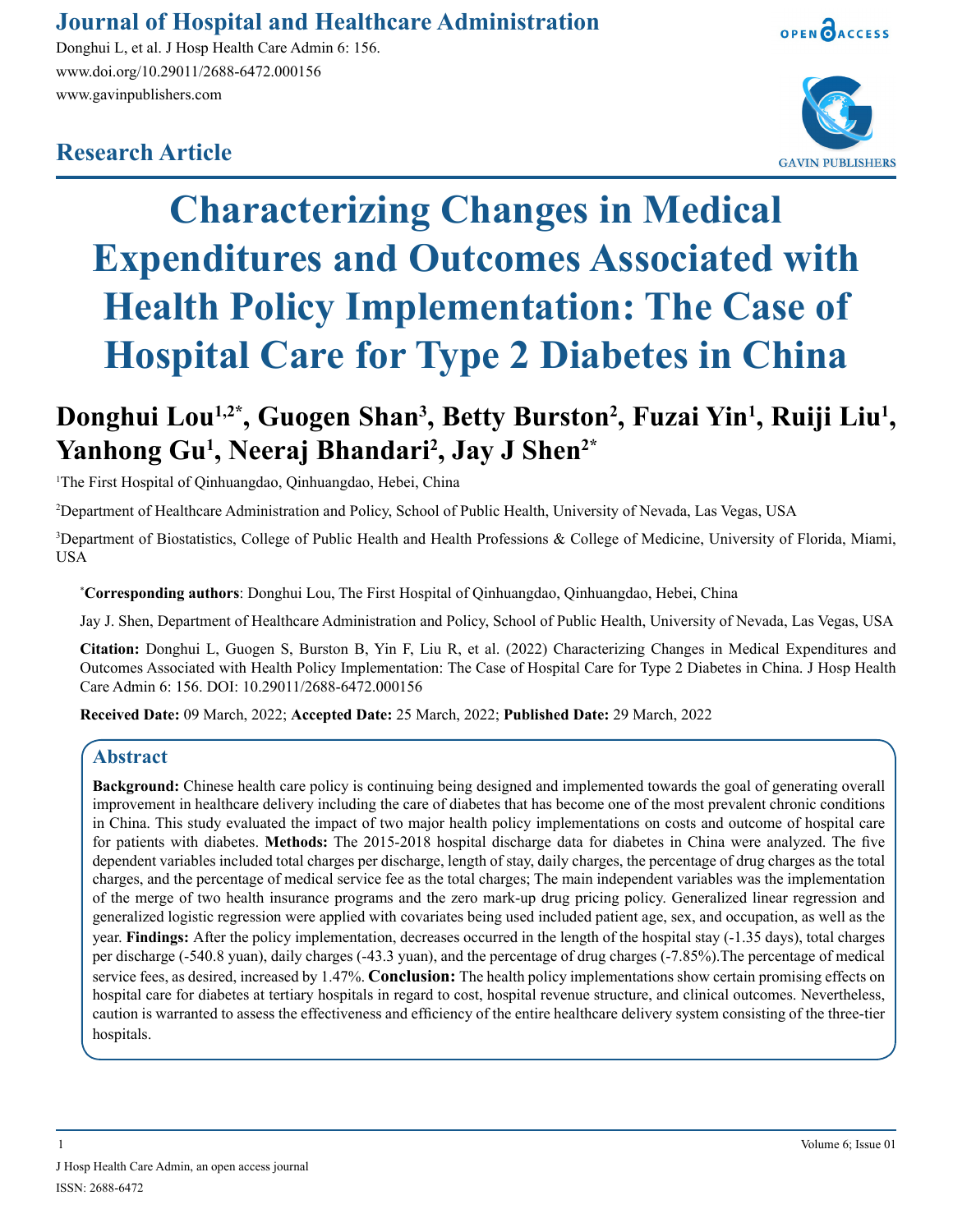**Keywords:** Health insurance; Drug pricing policy; Hospital care; Diabetes; China

# **Background**

Both worldwide and in China, health care policy is continually being redesigned towards the goal of generating health care system improvements that reflect themselves in reduced mortality and morbidity. Dai, et al. [1] analyzed health care policy in China and identified three key periods of change that differentially impacted health care mechanisms and subsequently, health care outcomes. From 1950 to 2009, health care policies increased the number and rates of for-profit hospitals, clinics, and other facilities. During the now historic 2009 health care reforms, public insurance and public health services were expanded. Similarly, primary care health delivery systems were expanded in terms of numbers and public accessibility, medications were more easily accessed as a result of the implementation of a national drug system, and critically, public hospital reforms were made.

Despite its status at the most comprehensive reform, additional major policy changes were made after the 2009 health policy reforms. Policies were passed to expand the percent of the population covered by health insurance to 95% or more of the population so that medical care security was assured. This effort involved systems to insure farmers, urban residents, and impoverished persons whether they were urban and/or rural residents. A second set of post 2009 health care refunds expanded the areas covered via government financial resources. These sets of policies were designed to improve the health of current and/ or prospective mothers and their born and/or unborn children. Children and youth were further protected via access to ageappropriate immunizations. Expanded mental health services were also made available to the overall public. Aging citizens also had access to more health care services. The previously unaddressed need for greater health education so that services could be used was also included in these latter public health policy changes. Of particular importance to this study, these new public health services were inclusive of strategies, tools, and services to advance the management of chronic diseases. Relatedly, health education was provided so that disparities in health knowledge across China's diverse geographical areas and population groups could be narrowed.

Another post-2009 health care reform made in China involved the restructuring and expansion of primary care. This policy centered around the implementation of urban community services that made primary care more accessible to persons in cities, the construction of a multi-layered system of basic health services to support persons in rural areas, and importantly, the formal integration of Chinese traditional medical practices into the newly re-organized health care systems. This policy change alone was momentous for that it implicitly endorsed the legitimacy of traditional Chinese medicine through its inclusion as a part of post-2009 health care reform.

Another set of post-2009 reforms were directed towards the pharmaceutical component of China's health care system. This system altered pricing of drugs by establishing a drug list and drug prices that reflected government established core prices. This measure was taken in order to contain excessive drug markups.

Finally, post-2009 reforms also included alterations in hospitals' operations, ownership, regulations, quality standards, as well as revenue monitoring. It is important to note that the described policy changes did not occur as a major mandatory overturn of the 2009 massive policy changes. Rather, many of the policies complemented and/or were simply co-executed with past health care reforms. Interactively, the total volume of policies defined the populations served and the service scope of the areas and providers, expanded the subgroups to whom health services were available, and altered and modified the range of health needs for which health care become available as well as modified the outcomes associated with the receipt of health care [2]. Specifically, reforms such as these allowed some patients to no longer be restricted to a township and/or county hospital but to directly access tertiary hospitals. Tertiary hospitals, given their higher budgets and greater levels of resources, were capable of increasing the quality of care for those hospitalized for complications of chronicity such as Type 2 diabetes.

As can be seen, China has engaged in intensive health care policy development and implementation over recent decades. Xu and Mills [3] identify some of the challenges and responses that China's policymakers have experienced as they sought to expand health care access and quality for a population that now exceeds 14 million geographically, culturally, and socioeconomically unique subpopulation groups. While China's most overarching sets of reform measures were, as mentioned, initiated in 2009, key health care policy changes also took place before this period. Specifically, relative to policies to promote health care access, China developed three basic medical insurance programs for different populations to increase access and reduce the financial burdens of healthcare. The initial one, the *Urban Employee's Basic Medical Insurance* (UEBMI) was implemented in 1998. The primary purpose of this policy was that of providing medical insurance for the urban working population. The *New Rural Cooperative Medical System* (NCMS) began in 2003. This voluntary participation program provided financial subsidies that allowed rural residents to have access to health care [4]. The *Urban Resident Basic Medical Insurance* (URBMI), established in 2007, was explicitly implemented to cover urban residents who were not employed. In order to further improve benefits coverage, the New Rural Cooperative Medical System (NCMS) was merged with the Urban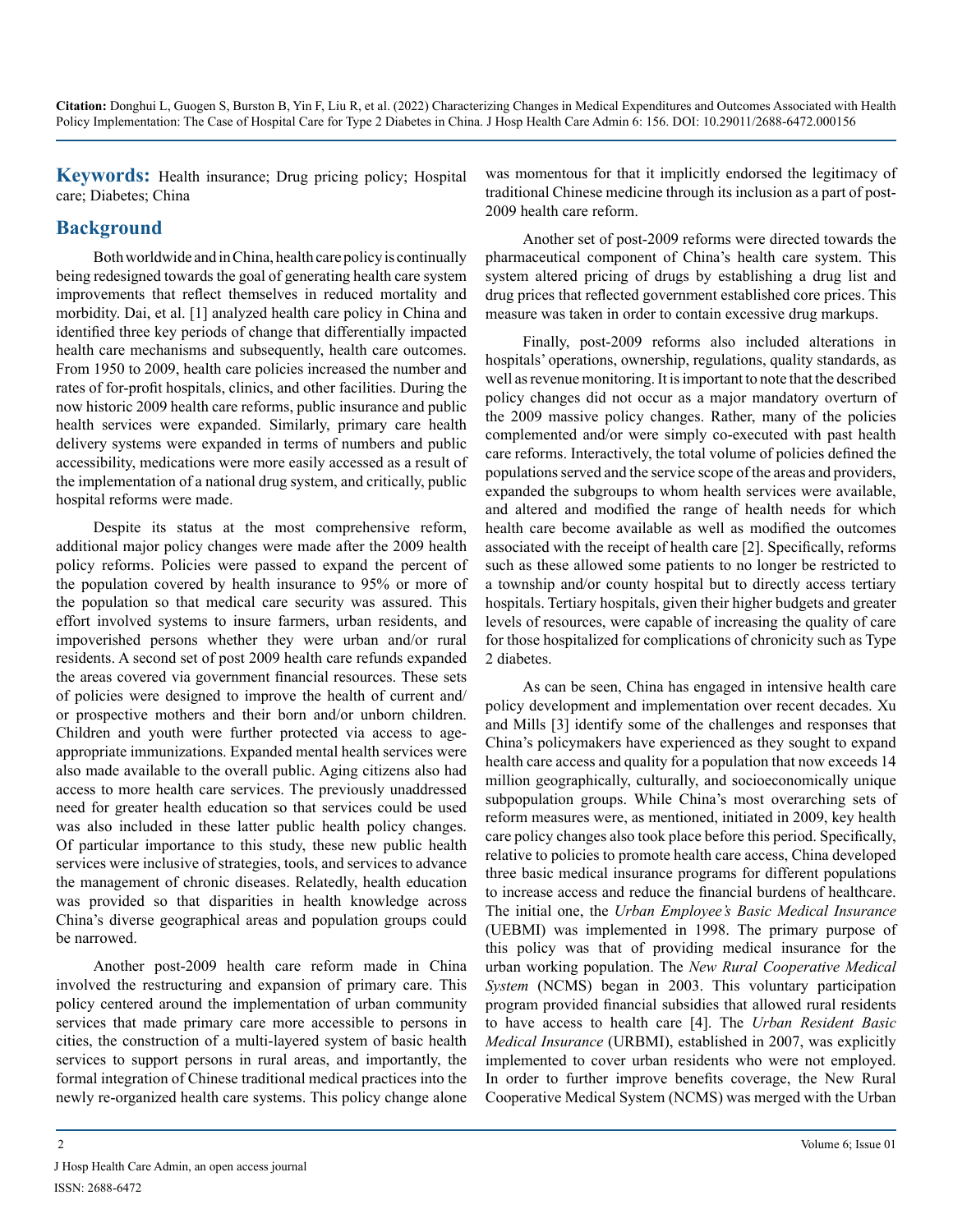Resident Basic Medical Insurance (URBMI). Coupled with other policies that supported economic development, these basic medical insurance programs gradually expanded their coverage areas and improved benefit coverage for major segments of the population.

One commonality shared by these three policy changes was the objective of making healthcare more equitable and efficient. This is not to say that the potential effects on healthcare did not vary in regard to out-of-pocket payment of patients, access to health care, costs of care, fee structure, and other possible outcomes. However, assessment studies also found that the number of hospitalizations increased as these policies that expanded insurance coverage were passed [5].

According to Yip and Hsiao [6], driven by philosophical and ideological changes regarding the role of government and the relationship between government and its citizens, these various programs delivered to China a system of health care policies that are oftentimes described as universal care. The applicability of this term is confirmed by the fact that greater than 95 percent of China's overall population were provided access to insurance under these measures.

However, while the central government in China makes decisions on general health policies, local areas/regions retain the authority to determine when these policies will be implemented. Accordingly, it becomes possible to geographically, epidemiologically, and institutionally disaggregate various regions of China in order to assess the impact of various health policy changes. This paper seeks to assess the changes that were associated with two policy changes that were implemented in a particular area of Northern China in 2017. Specifically, the study was designed to determine whether significant improvements occurred for patients hospitalized for diabetes at a tertiary hospital in Northern China before and after selected national health policy changes that began in 2009 were eventually implemented in the research area in 2017. Before describing the exact research questions and the applied methodologies, it is necessary to first describe the epidemiological importance of policies that improve diabetes outcomes in China.

# **Type II Diabetes and Health Policy Change in China**

Zhou, et al. [7] describe some of the illnesses and diseases that have served as a prompt for further policy changes. One of these illnesses and diseases has been Type 2 diabetes. Wang [8], utilizing data from a sample of 170,287 persons that was collected in 2013, identified a diabetes prevalence rate of 10.9% and a prediabetes prevalence rate of 35.7% for this highly populous country. Such data positioned China as number one in the world in terms of diabetes. The analysis of the data also revealed significant differences in prevalence rates by ethnicity and religious status. Differences also existed by other demographic variables such as sex, age, urban/rural status as well as by clinically significant

factors such as body mass index and socioeconomic determinants of health status such as education.

Other research has also identified differential patterns of diabetes vulnerability across various populations in China. Long, et al. [9] further extended one's understanding of the linkages between health policy and diabetes in China through findings which revealed that age, gender, education, urban/rural status, and other known differences in the prevalence and incidence of Type 2 diabetes were also accompanied by differential care as a result of insurance type. More explicitly, despite the fact that the *Urban Employee's Basic Medical Insurance* (UEBMI) and Rural New Cooperative Medical Schemes (RNCMS) provided collective coverage to more than 95% of all persons living in China, disparities existed in access to diabetes care.

Such findings reconfirmed earlier research by Li and colleagues [10] which had urged policymakers to assess strategies to prevent the progression of the growing diabetes prevalence rates in China by focusing on secondary prevention interventions. It was argued that such a focus would partially deflect the hospital costs that accrue when complications due to diabetes emerge. But, with hospitalization services and costs commingling with issues of geographic disparities as well increasing costs due to complications requiring hospitalizations, it is less than surprising that the need for new policies based upon narratives regarding investment and reimbursement thresholds emerged. Indeed, advocacy for additional health policy change occurred despite the fact that the Chinese government had recently invested an estimated 1.51 trillion in the implementation of new health care policies [11]. However, despite the level of policy investments in health care that had been made in the past, the reform effort had not sufficiently focused upon hospitals and the comparative outcomes of the multi-tiered hospital system. In particular, Wang et al. [12] as well as other researchers made recommendations for changes in the overall management of diabetes by both medical providers and via medical insurance. However, for the most part, these recommendations have not been fully implemented throughout all regions of China. Yet, Wang, et al. [13] using data from Shanghai, Beijing, Guangzhou, and Chengdu, found that complications of diabetes, the diabetes disease course, drug therapy, insulin treatment, and other areas were drivers of direct medical costs across the different cities.

But, coverage for care that reduces the complications of diabetes before hospitalization and/or which defines the range of services after hospitalization are innately linked with those health policies that define the terms of the medical insurance. Accordingly, the research by Wang, Liu, Li, and Liu [13] also assessed the impact of China's 2009 healthcare reform in order to identify whether variable outcomes, such as total number of patients hospitalized, average length of stay, costs per stay, and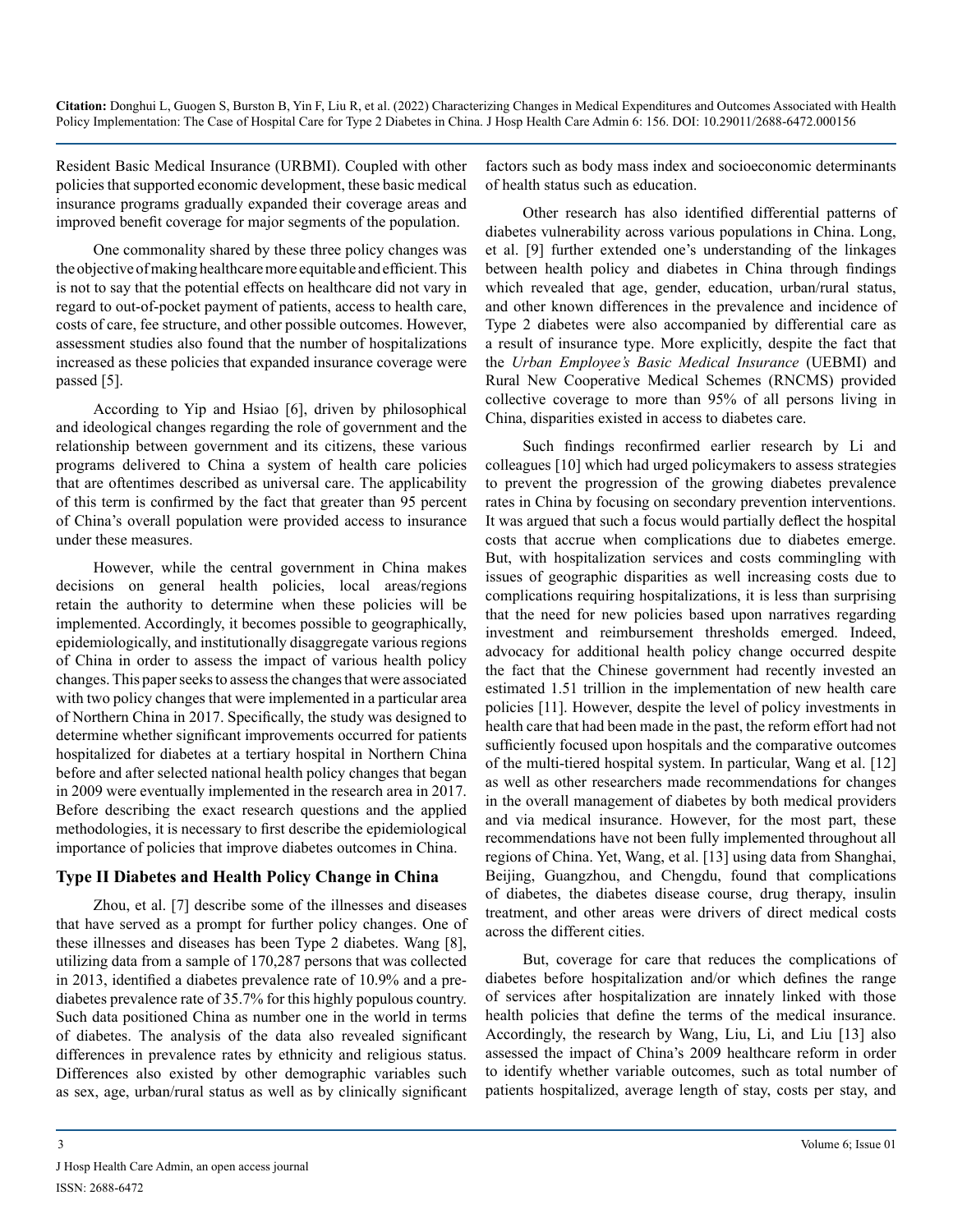costs of medications among others, occurred across the three operative healthcare systems. Again, the primary inquiry focused around the assessment of the impact of the 2009 healthcare reform in China.

Health care policy, even if formulated to enact macro-level changes, affects the overall healthcare system by triggering change at the micro-level. Continuing the inquiry of scholars into the system-level impact of Type 2 diabetes, Hu et al. [14], using both empirical data on China's Type 2 diabetes-related cases as well as a systematic review of secondary research, reiterated the fact that both before and after the 2009 policies change, additional policies were needed to decrease two critical variables: 1) the prevalence rate of Type 2 diabetes; and 2) the rate of progression of diabetes in terms of severity. These changes were needed in order to ultimately prevent the acceleration in diabetes-related hospitalization and outpatient costs. While policies to reduce the progression to severe diabetic complications were needed, policies that are inclusive of strategies to decrease hospital readmissions were also deemed to be important.

Effective policies to contain the hospitalization costs for patients with Type 2 diabetes can only be developed if clarity exists regarding those forces that affect their level and magnitude. Cao [15], utilizing data from 2,970 medical files in the Hospital Information System for a hospital in China that is rated at the highest level, sought to identify key determinants of rising costs for the period 2005-2012. Changing policies over this time period were excluded. The findings were illuminative. The study concluded that the medical insurance programs in China did not reward fewer and less complex complications. The medical insurance also did not support decreased hospital stays, reduced risks of readmission, nor strategies that decreased the number of emergency admissions - another variable that is positively associated with reduced hospitalization costs for patients with Type 2 diabetes. Other factors that were associated with high hospitalization costs for patients with Type 2 diabetes that are subject to policy alterations included patient's age and gender. Interestingly, the form of payment was also correlated with hospitalization costs for patients with Type 2 diabetes.

Numerous other investigators have also conducted research that has helped to further identify the relationship between health care policy change and the nature and costs of hospitalization for diabetes in China. Liu, et al. [16] utilized cross-sectional survey data for the years 2011 and 2012 from hospitals located in a segment of Shandong Province - an area covered by the New Cooperative Medical Scheme (NCMS). NCMS altered its policies by increasing access, expanding the benefits coverage, and ensuring provider interest by shifting to a fee-for-service payment reimbursement form for providers. These investigators concluded that these policy changes were associated with inflated medical

costs in the three research counties.

In a more recent study, Liu et al [17] sought to identify micro-level policies for reducing the costs and high readmission rates among hospital patients in Tianjin, China - a city known for its avant-garde role in initiating and being responsive to health care policy changes. Utilizing data from 73,144 diabetes patients who were hospitalized from 2008 to 2013, this study re-confirmed the need for policies that address the progression of diabetes by reducing complications of diabetes as well as comorbidities such as hypertension, chronic heart failure, and other conditions that accompany the heterogeneous forms of Type 2 diabetes [18]. This study also identified the need for preventive measures to reduce the higher costs that are associated with higher readmission rates. Specific types of preventive measures needed included early diabetes screenings especially for persons with a family history of diabetes, policies that can reduce medicine and other related hospital costs, changes in reimbursement ratios, and other types of reforms.

Research by Chen et al. [19] specifically analyzed changes in policies that are related to readmission rates. This study also specifically focused upon strategies that can decrease Type 2 diabetes costs that are associated with the length of stay  $(< 0.05$ ). The authors found that length of stay is significantly linked with two key policy-related variables - type of medical insurance and the presence of complications. Bao et al., using data from 2006-2010, also confirmed the key role of diabetes complications, readmission rates, and length of stay in elevating health care costs in China for Type 2 diabetes.

Health policies have also focused on improving overall health care including hospital performance in regard to effectiveness and efficiency. Similarly, policies that elevate the interaction between the central government and the local government have been an important aspect of China's historic and more recent health care reform. For example, public hospitals in China could, under past policies, increase their financial revenues by charging a 15% price mark-up for drugs. Recently, the policy direction of China's public hospital reform led to the implementation of zero markup drug reform, the implementing of a medical insurance diagnosis-related group payment system, improving hospital management such as limiting the drug proportion of hospitalization expenses, average length of stay, bed rotation rate, etc. The government's changed health policy also sought to more closely link the quality of medical service, the quantity of physician's labor, and other outcomes to hospitals' payments. Some existing studies have found that the zero-markup drug reform has reduced drug charges and patients' burden to a certain extent [20, 21].

Given the extensiveness of such findings, it is unsurprising that China's health care system has not merely experienced health care reform, but continues to do so. Fu [22], however, commends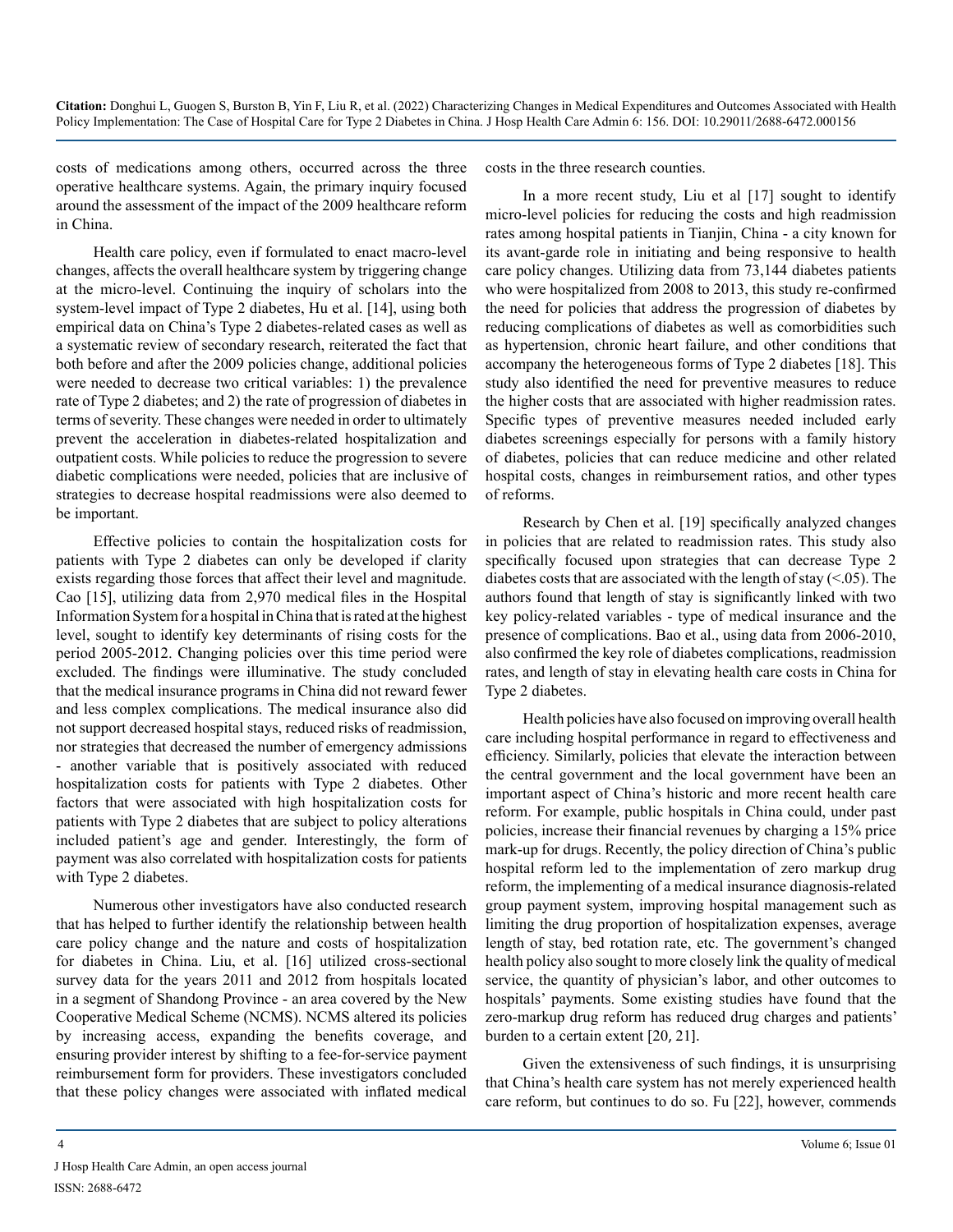China on its committed role in using "...policy experimentation under hierarchy" to advance overall health outcomes. Nevertheless, studies that assess whether policy changes are associated with improved health outcomes remain vital to continued progress. In this regard, this study, building on the past research on health policy reform in China, aimed to evaluate potential impact of the selected policies, when finally implemented in a region, on hospital care of patient with diabetes. Two research questions were specified: 1) Were costs of hospitalization for persons with diabetes affected between the pre- and post-policy change implementation period for this study site? and 2) Did hospital care vary among diabetic patients with different health insurance programs/status? Findings of the study provide a new piece of empirical evidence in examining effectiveness and efficiency of the recent health policy reforms in China.

#### **Methods**

In order to answer the above questions, this study compared prior impacts of policy change with outcomes associated with postpolicy changes. The period of the study was data from January 1, 2015 to December 31, 2016 for the prior-policy period and from January 1, 2017 to December 31, 2018 for the post-policy period.

#### **Data Sources and Study Population**

Before/after data for the study was collected from the Department of Endocrinology in a general public tertiary hospital in the Northern region of China. Data were extracted for all patients who had been admitted to the hospital during the study period. All patients with diabetes as the principle diagnosis served as the initial universe for the study. For the prior policy change period, 2,661 of patients were included. In contrast, for the postpolicy change period, 3,212 diabetes case files were examined. Final cases selected for inclusion in the study included only those with completed fields for principal diagnosis, discharges, length of stay equals or shorter than 60 days, and other information. In addition, we used similar national statistics from 2015 to 2018 to verify our findings. This study was approved by the ethical review committee of Qing-Huang-Dao First People Hospital, China.

#### **Measures**

Seven dependent variables reflecting hospital performance were examined. These measures were divided into two categories: cost-related and clinical-related characteristics. The five costrelated measures were total charges per discharge, length of stay, daily charges, the percent of drug charges as total charges, and the percent of medical service fee (the service fee including labor cost focused physician fee, nursing fee, and other fees related to labor costs) as the total charges. The two clinical-related characteristics were chronic complications related to micro-circulation conditions, a dichotomous variable with a value of "1" indicating Yes and a value of "0" indicating No, and chronic complications associated

with macro-circulation conditions (a dichotomous variable with a value of "1" indicating Yes and a value of "0" indicating No) were used. The complications were identified by using the ICD-10 codes. More specifically, as is known, the policy changes implemented can be revealed in hospitalization rates and costs through several mechanisms. At the first level, the implementation of policies that expand insurance coverage can bring into the health care system persons with undiagnosed diabetes and/or persons whose diabetes has already advanced to the stage in which micro-complications and/or macro-complications are so severe that hospitalization is required. In this case, post-reform hospitalization rates for diabetes that reveal an "increase" in diabetes complications "post-reform" could be interpreted as a positive policy outcome. Simultaneously, because health policy changes that increased access to health care can lead to early diabetes screening and improved patient and physician management, diabetes hospitalizations that are accompanied by a decrease in micro- and macro-complications can also be interpreted as a positive policy outcome in the postpolicy period. Mao, Yip, and Chen [23], argue, however, that past policy reforms have included insufficient strategies to reduce micro- and macro-complications of diabetes. Of particular interest to this study, however, these researchers found that persons living in the northern regions had a prevalence rate of diabetic complications that was twice as high amongst the general populations-1.4% in comparison to 0.7%. However, they also found that 26.5% of persons with diabetes in Northern China had diabetes complications relative 15.7% of persons with diabetes in Southern China. Thus, the rate was 68.79% higher for northerners. Persons living in the rural areas of Northern China had even greater risks of a diabetes complication based upon Mao, Yip, and Chen's study. Thus, despite the difficulty of interpreting changes in hospitalizations with micro- and/or macro-complications, the variables were included in this study.

However, the key independent variables included payer and two policy variables. Payer was categorized as UEMBI, URBMI, NCMS, self-pay, and other. The first policy variable, Policy1, was introduced as a dummy variable that was created to indicate the merger of URBMI and NCMS (the implementation started on January 1, 2017 in the local area where the hospital was located). The second policy variable, Policy2, was a dummy variable that was assigned to indicate the implementation of the zero-mark-up of prescription drug sales for hospitals (the implementation started on August 1, 2017 in the local area where the hospital was located).

The policy variable-zero-mark-up of prescription drugs for hospitals also relate to the outcomes associated with diabetes programs both before and during hospitalizations. Hospitalization rates and hospitalization outcomes require access to prescription drugs both before and/or after and during hospitalization. The adoption of the zero-mark-up of prescription drug sales to hospitals policy can also affect diabetes outcomes. Thus, the pre- and post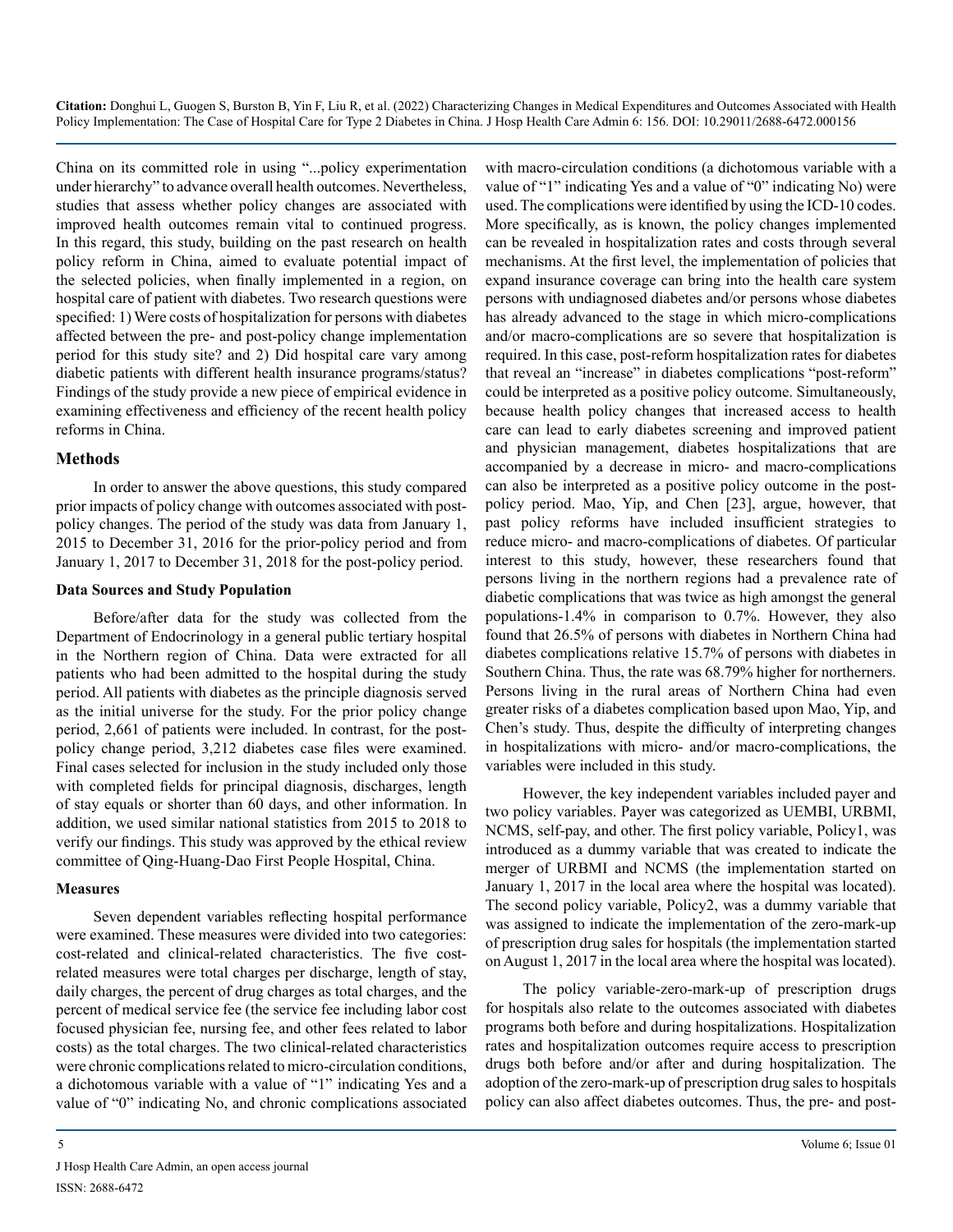analysis also included changes in mark-up on prescription drugs as a variable of interest.

#### **Analytical Techniques**

The unit of analysis was hospital discharge. Generalized linear regression was used for continuous dependent variables, such as total charges, daily charges, the percentage of drug cost, the percentage of medical service fee, and length of stay, respectively. Generalized logistic regression was used to analyze the two dichotomous dependent variables, microcirculation complications and macro-circulation complications. Covariates included the patient's demographics, such as age, sex, and occupation, as well as year. Due to a high level of multicollinearity, existing between the two policy variables only the Policy 1 variable was included in the multivariable analyses [24]. The sensitivity analysis was conducted by using Policy 2 to replace Policy 1 in the analytical modes, which yielded similar results. The study was approved by the hospital's ethic committee.

#### **Results**

Table 1 provides the unadjusted descriptive results of patients hospitalized for diabetes by insurance type before and after the implementation of Policy 1 and Policy 2 in the selected hospital in northern China. It reveals that if hospitalizations for diabetes are used as a proxy variable for increase to health care, this objective was achieved. Whether due to absence of insurance and/or another reason, an increase occurred in the total number of persons able to access needed hospitalizations for diabetes between the pre- and post-policy change implementation period. For persons insured by the Urban Employee's Basic Medical Insurance (UEBMI),

the number of persons hospitalized increased from N=1,885 to N=2,059, a change of 9.23%.

During the pre-policy implementation period, the Urban Residents Basic Medical Insurance (URBMI) had fewer diabetes hospitalizations (N=229) than the New Rural Cooperative Medical System (NCMS) (N=394). This difference of 165 hospital admittees was 72.05% higher during the base period. This difference was less than surprising since the NCMS was the dominant insurance in all rural areas. Policy 1 impacted enrollments in NCMS since it merged URBMI and NCMS and the hospital used for the study was located in an area that did not begin implementation of the merger until 2017. Accordingly, the analysis indicated that URBMI experienced a 207.42% increase in hospitalizations for diabetes  $(N_2=702, N_1=229)$ . Diabetes hospitalizations decreased by 252.8%  $(N_2=87, N_1=394)$  among persons insured by NCMS as, consistent with the new policy, they merged with URBMI. Self-Pay diabetes hospitalizations increased by 137.25% ( $N_2$ =362,  $N_1$ =153). Thus, during the post-policy period, a greater number of persons with diabetes had access to hospital care when their disease manifested itself in ways that required hospitalizations, i.e. high blood glucose, microcirculation complications, macro-complications of diabetes or other causes.

Unsurprisingly, the proportion of persons hospitalized for diabetes varied by health plan. For persons hospitalized with diabetes in UEBMI ( $F_1$ =42.6%;  $F_2$ =41.8%). The transition of patients to URBMI was such that the percent of persons with diabetes who were hospitalized was lower in the post-policy period than in the pre-policy change implementation period  $(F_1=60.4\%;$  $F_2$ =49.4%).

| Variable                                                          |               | Prior Policy Change<br>Implementation |              |               |
|-------------------------------------------------------------------|---------------|---------------------------------------|--------------|---------------|
|                                                                   | UEBMI         | <b>URBMI</b>                          | <b>NCMS</b>  | Self-Pay      |
|                                                                   | $(n = 1,885)$ | $(n = 229)$                           | $(n = 394)$  | $(n = 153)$   |
| Demographics                                                      |               |                                       |              |               |
| Age, year                                                         | 57.7(12.5)    | 53.9(15.9)                            | 51.6(15.1)   | 50.1(16.6)    |
| Female, %                                                         | 42.6          | 51.1                                  | 60.4         | 42.5          |
| Factors Related to the Costs of Hospitalization<br>for Diabetes 2 |               |                                       |              |               |
| Microcirculation complication, %                                  | 76.4          | 69.0                                  | 62.7         | 60.1          |
| Macro-circulation complication, %                                 | 35.6          | 29.3                                  | 21.6         | 23.5          |
| Length of stay (LOS), day                                         | 10.0(4.4)     | 9.6(3.6)                              | 8.3(3.2)     | 7.7(3.3)      |
| Total charge, yuan                                                | 10,350(5,279) | 9,345(4,032)                          | 8,211(4,912) | 7,208 (3,359) |
| Average daily charge, yuan                                        | 1,055(330)    | 999 (300)                             | 1,003(403)   | 980 (368)     |

J Hosp Health Care Admin, an open access journal ISSN: 2688-6472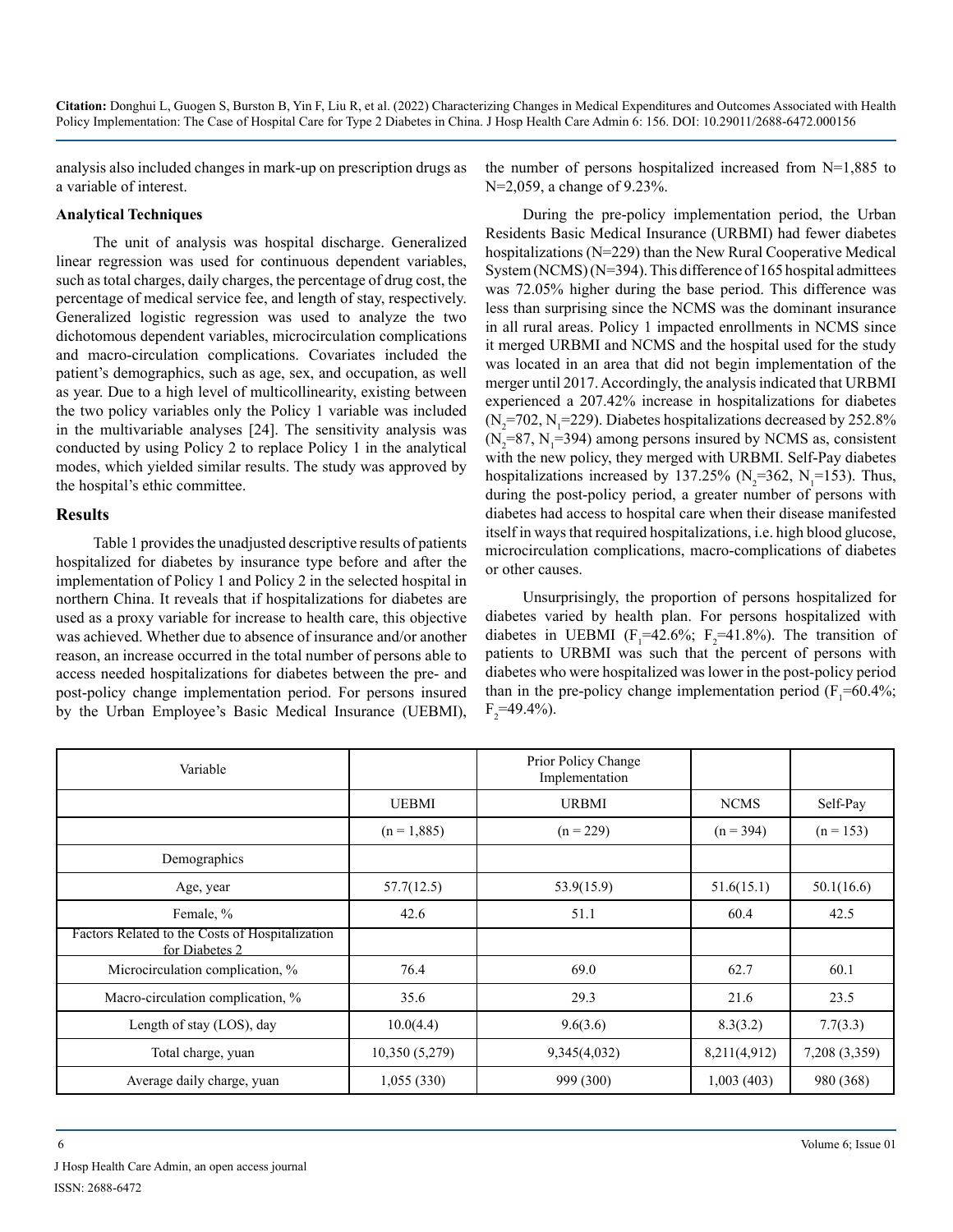| % drug charge as total charge                                                                                    | 27.8(11.7)    | 24.3 (11.6)                          | 24.9 (11.2)  | 22.9(13.1)    |
|------------------------------------------------------------------------------------------------------------------|---------------|--------------------------------------|--------------|---------------|
| % of medical service charge as total charge                                                                      | 14.0(5.8)     | 17.1(6.7)                            | 15.3(8.8)    | 15.4(6.3)     |
|                                                                                                                  |               | Post-Policy Change<br>Implementation |              |               |
|                                                                                                                  | <b>UEBMI</b>  | <b>URBMI</b>                         | <b>NCMS</b>  | Self-Pay      |
|                                                                                                                  | $(n = 2,059)$ | $(n = 704)$                          | $(n = 87)$   | $(n=362)$     |
| Demographics                                                                                                     |               |                                      |              |               |
| Age, year                                                                                                        | 58.1(12.4)    | 54.3(14.5)                           | 51.8(16.6)   | 53.6(15.9)    |
| Female, %                                                                                                        | 41.8          | 58.1                                 | 49.4         | 42.8          |
| Factors Related to the Costs of Hospitalization<br>for Diabetes 2                                                |               |                                      |              |               |
| Microcirculation complication, %                                                                                 | 62.0          | 53.3                                 | 60.9         | 49.7          |
| Macro-circulation complication, %                                                                                | 30.1          | 18.9                                 | 24.1         | 16.6          |
| Length of stay (LOS), day                                                                                        | 8.3(3.1)      | 7.9(2.9)                             | 7.2(2.3)     | 7.4(3.4)      |
| Total charge, yuan                                                                                               | 8,240 (4,476) | 7,328 (4,120)                        | 6,918(4,050) | 6,820 (4,490) |
| Average daily charge, yuan                                                                                       | 1,003(376)    | 947 (349)                            | 984 (425)    | 930 (385)     |
| % drug charge as total charge                                                                                    | 17.9(10.3)    | 19.1(11.1)                           | 14.8(8.6)    | 15.7(9.6)     |
| % of medical service charge as total charge                                                                      | 15.1(6.1)     | 16.1(7.4)                            | 17.3(6.2)    | 18.9(8.0)     |
| Data are expressed as mean and standard deviation (st.d.) unless otherwise indicated. Yuan: the Chinese currency |               |                                      |              |               |

**Table 1:** Participants Demographic and Hospitalization Characteristics ( $N = 6,102$ ).

As is true in other countries that seek to expand access to health care service via health care policies, the question becomes, "Did the total costs of hospitalizations for diabetes change during the pre- and post-policy change implementation periods?" Hospitalization costs for diabetes in China and elsewhere reflect a number of variables. First, the nature of the diabetes-related hospitalization affects costs. Kattan and Wan [25] identified several factors that are associated with longer lengths of stay (LOS) and/or a higher level of total costs for the hospitalization of persons with diabetes. In addition to demographic variables such as age and other patient characteristics, for example, failure to maintain glycemic control can lead to hospitalization. Thus, both hyperglycemia and hypoglycemia are also associated with hospital readmissions [26]. Similarly, microvascular complications of diabetes and macrovascular complications of diabetes also, via what has been labeled the legacy effects [27] generate consecutively higher hospital costs. Accordingly, an important impact of the policy change implementation process was the degree to which each of the variables were associated with higher total and average daily costs for a diabetes-related hospital stay.

The unadjusted results in Table 1 reveal that hospitalizations for microcirculation complications decreased across all insurance programs except self-pay. Specifically, the decreases were from 76.4% of all diabetes hospitalizations to 68% for UEBMI insured patients - a decrease of -20%. URBMI insured patients hospitalized at the institution used for the study experienced a drop from 69% of all hospitalizations being for microcirculation complications to 53.3% - a decrease of -30%. Although NCMS was going through a process of consolidation, the percent of diabetes Type 2 hospitalizations for micro-complications dropped from 62.7% to 60.9% of all admissions. This was a decrease of -10%. The percent of self-pay patients with microcirculation complications dropped from 60.1% of all hospitalization cases to 49.7%. This was a decrease of -20%,

Except for NCMS, similar decreases occurred for macrocirculation complications (35.6% to 30.1%; 29.3% to 18.9%; 21.6% to 24.1%; and 23.5% to 16.6%, respectively. These changes in the decreased percent of patients treated for both microcirculation and macrocirculation complications suggest that the implementation of the post-policy changes may be reflected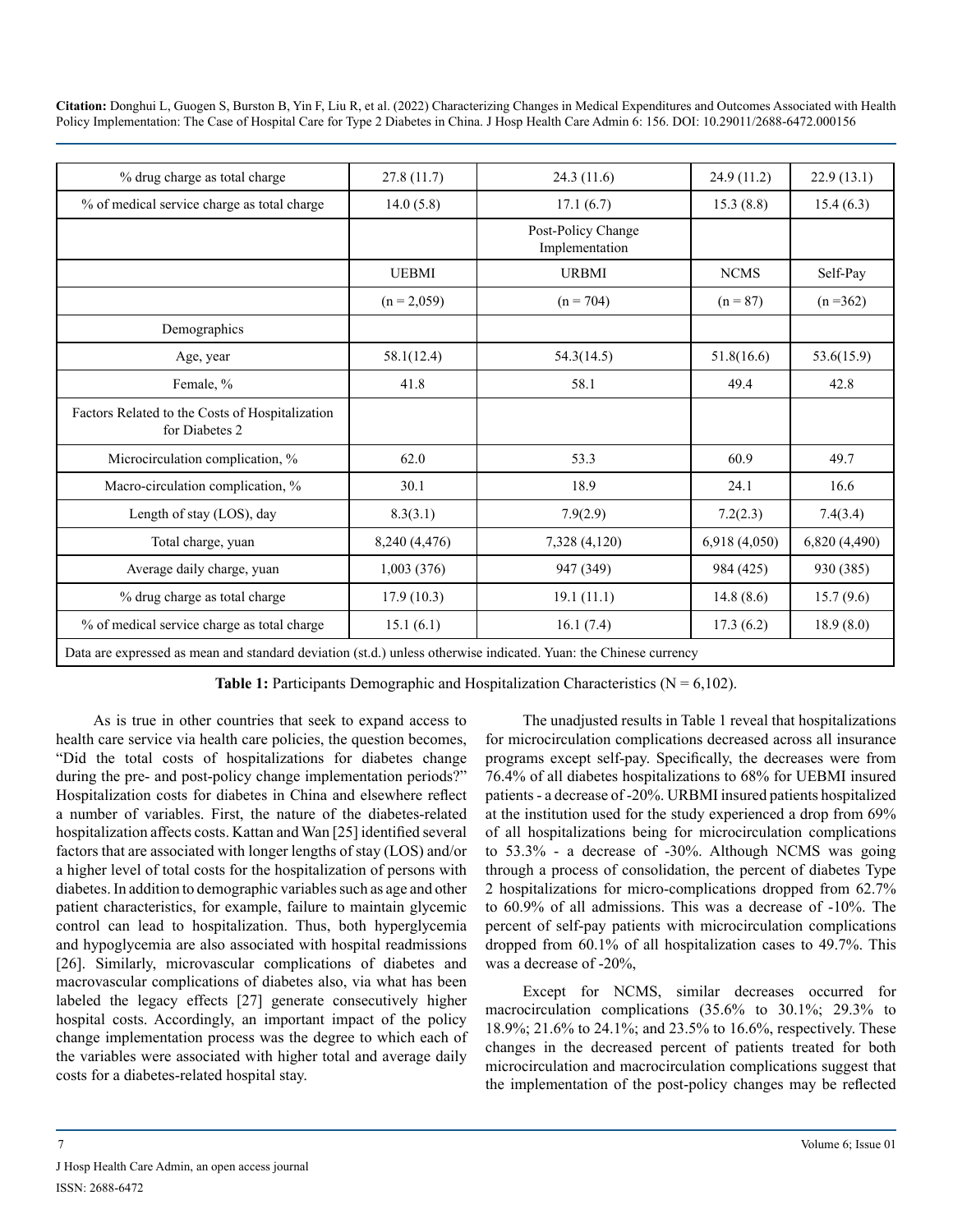in a shorter length of stay as well as decreased total charges and decreased average daily charges as measured in yuan.

Table 1 confirms that during this same period, increases occurred in the percent of patients who were hospitalized for diabetes at tertiary hospitals. However, these hospitalizations included a lower percent of patients hospitalized for the more expensive microcirculation complications and the extremely expensive macro-circulation complications. As theorized, the length of stay decreased across plans. Thus, it is less than surprising that total charges decreased across plans as did average daily charges. Simultaneously, the before and after changes in the calculations of drug charges as a percent of the total charges in combination with a shift away from treatments for microcirculation and macrocirculation complication was associated with a decrease in drug charges as a percent of total charges. Rather, the percent of total charges paid for medical services increased for all plans except URBMI.

#### **Changes Related to Csosts of Care after Policy Implementation**

Table 2 summarizes results of the multivariable analyses related to costs of care after the policy implementation. Significant decreases occurred in the length of the hospital stay (-1.35 days), total charges per discharge (-540.8 yuan), daily charges (-43.3 yuan), and the percentage of drug charges (-7.85%) across the insurance programs. Meantime, percentage of medical service fees increased by 1.47%. Furthermore, as compared with patients in the UEBMI program, patients in URBMI or self-payer incurred both lower total charges (-346.9 yuan for URBMI patients and -475.1 yuan for self-payer) and lower daily charges (-31.0 yuan for URBMI patients and -35.7 yuan for self-payer). The percentage of drug charges as the total charges were similar among patients in UEBMI, URBMI, and self-pay, but patients in NCMS incurred a lower percent when they were compared to patients in the UEBMI (-1.70%). Finally, in comparison with patients in UEBMI, patients in other insurance programs incurred increases in the percentage of medical services charges (2.44%, 1.58%, and 2.55% increases for patients in URBMI, NCMS, and self-pay, respectively).

As Table 2 demonstrates, the observable increases in health insurance status across plans were statistically significant. As would be expected, the decrease in macro-circulation as causes of the hospitalization experience was significantly associated with the decreases in the length of care.

| Variable                      | Parameter<br>Estimate    | <b>Standard Error</b>    | p-Value                  |
|-------------------------------|--------------------------|--------------------------|--------------------------|
| (1) Length of stay (LOS), day |                          |                          |                          |
| Health insurance status       |                          |                          |                          |
| - UEBMI (reference)           | $\overline{\phantom{a}}$ | $\blacksquare$           | $\overline{\phantom{a}}$ |
| - URBMI                       | $-0.41$                  | 0.13                     | ${}_{0.01}$              |
| $\mathbf{-NCMS}$              | $-1.43$                  | 0.18                     | $\leq 0.01$              |
| - Self-pay                    | $-1.22$                  | 0.17                     | ${}_{0.01}$              |
| Policy implementation         |                          |                          |                          |
| - Before                      | $\overline{\phantom{m}}$ | $\blacksquare$           | $\blacksquare$           |
| - After                       | $-1.35$                  | 0.10                     | $\leq 0.01$              |
| Age                           | $0.00\,$                 | 0.00                     | 0.45                     |
| Sex                           |                          |                          |                          |
| - Female (reference)          | $\overline{\phantom{a}}$ | $\overline{\phantom{0}}$ | $\blacksquare$           |
| - Male                        | $-0.05$                  | 0.09                     | 0.56                     |
| Complication                  |                          |                          |                          |
| - Microcirculation            | 0.76                     | 0.10                     | $< 0.01$                 |
| - Macro-circulation           | 0.60                     | 0.11                     | $< 0.01$                 |
| (2) Total charges, in yuan    |                          |                          |                          |
| Health insurance status       |                          |                          |                          |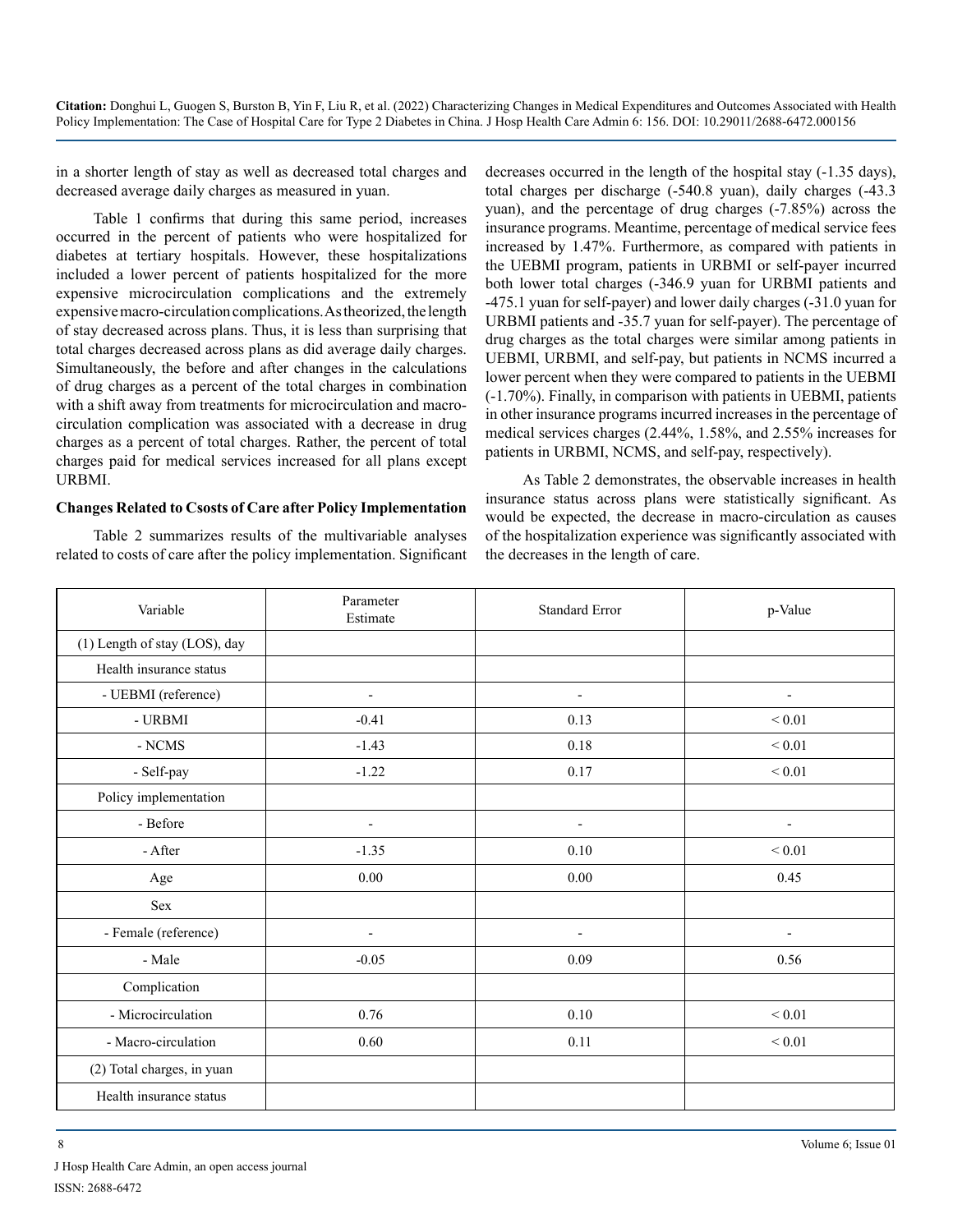| Variable                           | Parameter<br>Estimate    | <b>Standard Error</b>    | p-Value                  |
|------------------------------------|--------------------------|--------------------------|--------------------------|
| - UEBMI (reference)                | $\frac{1}{2}$            | $\overline{\phantom{a}}$ | $\overline{\phantom{a}}$ |
| $\mbox{-}$ URBMI                   | $-346.9$                 | 131.8                    | ${}_{0.01}$              |
| - NCMS                             | $-293.8$                 | 176.2                    | $0.10\,$                 |
| - Self-pay                         | $-475.1$                 | 167.7                    | ${}_{0.01}$              |
| Policy                             |                          |                          |                          |
| - Before                           | $\overline{\phantom{a}}$ | $\overline{\phantom{a}}$ | $\overline{\phantom{a}}$ |
| - After                            | $-540.8$                 | 97.1                     | ${}_{0.01}$              |
| Age                                | 30.7                     | 3.8                      | ${}_{0.01}$              |
| Sex                                |                          |                          |                          |
| - Female (reference)               | $\overline{\phantom{0}}$ | $\overline{\phantom{a}}$ | $\overline{\phantom{a}}$ |
| - Male                             | $-273.9$                 | 93.2                     | ${}_{0.01}$              |
| Complication                       |                          |                          |                          |
| - Microcirculation                 | 342.2                    | 102.4                    | ${}_{0.01}$              |
| - Macro-circulation                | 1037.6                   | 108.1                    | ${}_{0.01}$              |
| $_{\rm LOS}$                       | 832.0                    | 12.6                     | ${}_{0.01}$              |
| (3) Average daily charges, in yuan |                          |                          |                          |
| Health insurance status            |                          |                          |                          |
| - UEBMI (reference)                | $\overline{\phantom{a}}$ | $\overline{\phantom{a}}$ | $\overline{\phantom{a}}$ |
| $\mbox{-}$ URBMI                   | $-31.0$                  | 13.2                     | 0.02                     |
| $\mbox{-}\operatorname{NCMS}$      | $-9.8$                   | 17.5                     | 0.57                     |
| - Self-pay                         | $-35.7$                  | 16.7                     | 0.03                     |
| Policy implementation              |                          |                          |                          |
| - Before                           | ÷,                       | $\overline{\phantom{a}}$ | $\overline{a}$           |
| - After                            | $-43.3$                  | 9.6                      | ${}_{0.01}$              |
| Age                                | $3.8\,$                  | $0.4\,$                  | $\leq 0.01$              |
| Sex                                |                          |                          |                          |
| - Female (reference)               | $\frac{1}{2}$            | $\blacksquare$           | $\overline{\phantom{a}}$ |
| - Male                             | $-17.0$                  | 9.3                      | 0.07                     |
| Complication                       |                          |                          |                          |
| - Microcirculation                 | 45.7                     | $10.2\,$                 | $\leq 0.01$              |
| - Macro-circulation                | 89.1                     | $10.8\,$                 | $\leq 0.01$              |
| (4) Percentage of drug charges     |                          |                          |                          |
| Health insurance status            |                          |                          |                          |

J Hosp Health Care Admin, an open access journal ISSN: 2688-6472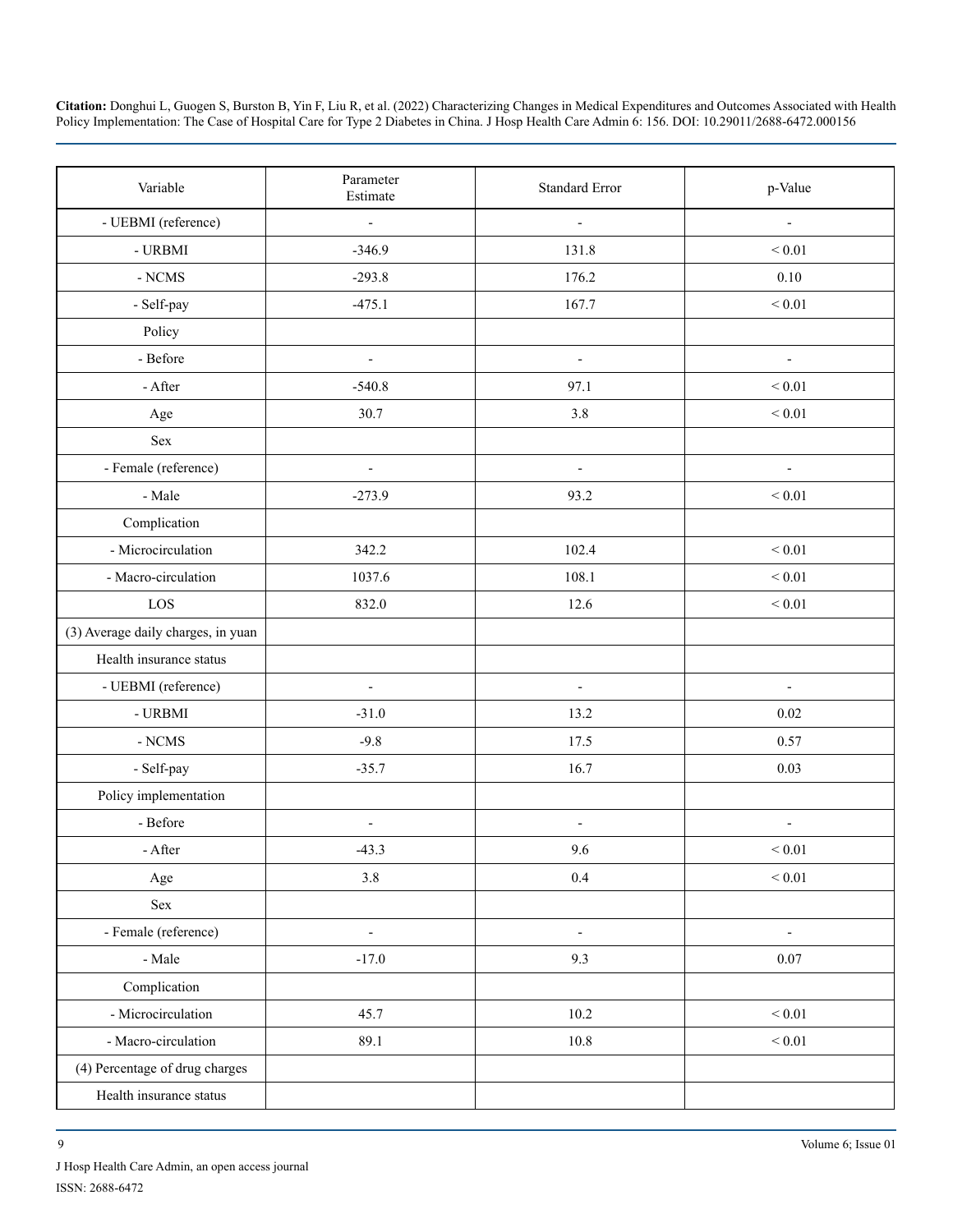| Variable                                     | Parameter                | <b>Standard Error</b>    | p-Value                  |
|----------------------------------------------|--------------------------|--------------------------|--------------------------|
|                                              | Estimate                 |                          |                          |
| - UEBMI (reference)                          | ÷,                       | $\blacksquare$           | $\frac{1}{2}$            |
| - URBMI                                      | 0.33                     | 0.48                     | 0.49                     |
| $\mbox{-}$ NCMS                              | $-1.70$                  | 0.36                     | ${}_{0.01}$              |
| - Self-pay                                   | $-0.35$                  | 0.46                     | 0.45                     |
| Policy                                       |                          |                          |                          |
| - Before                                     | $\blacksquare$           | $\overline{\phantom{a}}$ | $\overline{\phantom{0}}$ |
| - After                                      | $-7.85$                  | 0.27                     | ${}_{0.01}$              |
| Age                                          | $0.18\,$                 | $0.01\,$                 | ${}_{0.01}$              |
| Sex                                          |                          |                          |                          |
| - Female (reference)                         | $\overline{\phantom{a}}$ | $\blacksquare$           | $\overline{\phantom{a}}$ |
| - Male                                       | $-0.49$                  | 0.26                     | 0.06                     |
| Complication                                 |                          |                          |                          |
| - Microcirculation                           | 2.58                     | 0.28                     | ${}_{0.01}$              |
| - Macro-circulation                          | 3.19                     | 0.30                     | ${}_{0.01}$              |
| LOS                                          | 0.70                     | 0.03                     | ${}_{0.01}$              |
| (5) Percentage of medical service<br>charges |                          |                          |                          |
| Health insurance status                      |                          |                          |                          |
| - UEBMI (reference)                          | $\overline{\phantom{a}}$ | $\overline{\phantom{a}}$ | $\overline{\phantom{a}}$ |
| - URBMI                                      | 2.44                     | 0.30                     | ${}_{0.01}$              |
| $\mbox{-}\operatorname{NCMS}$                | 1.58                     | 0.23                     | ${}_{0.01}$              |
| - Self-pay                                   | 2.55                     | 0.29                     | ${}_{0.01}$              |
| Policy                                       |                          |                          |                          |
| - Before                                     | $\overline{a}$           | $\overline{\phantom{a}}$ |                          |
| - After                                      | 1.47                     | 0.17                     | ${}_{0.01}$              |
| Age                                          | $-0.09$                  | $0.01\,$                 | $\leq 0.01$              |
| $\operatorname{Sex}$                         |                          |                          |                          |
| - Female (reference)                         | $\frac{1}{2}$            | $\overline{\phantom{a}}$ | $\overline{\phantom{0}}$ |
| - Male                                       | 0.67                     | $0.16\,$                 | $< 0.01$                 |
| Complication                                 |                          |                          |                          |
| - Microcirculation                           | $-2.37$                  | 0.18                     | ${}_{0.01}$              |
| - Macro-circulation                          | $-0.70$                  | $0.18\,$                 | $\leq 0.01$              |
| $_{\rm LOS}$                                 | 0.33                     | $0.02\,$                 | $\leq 0.01$              |

Table 2: Factors Associated with Cost of Hospital Care for Diabetes.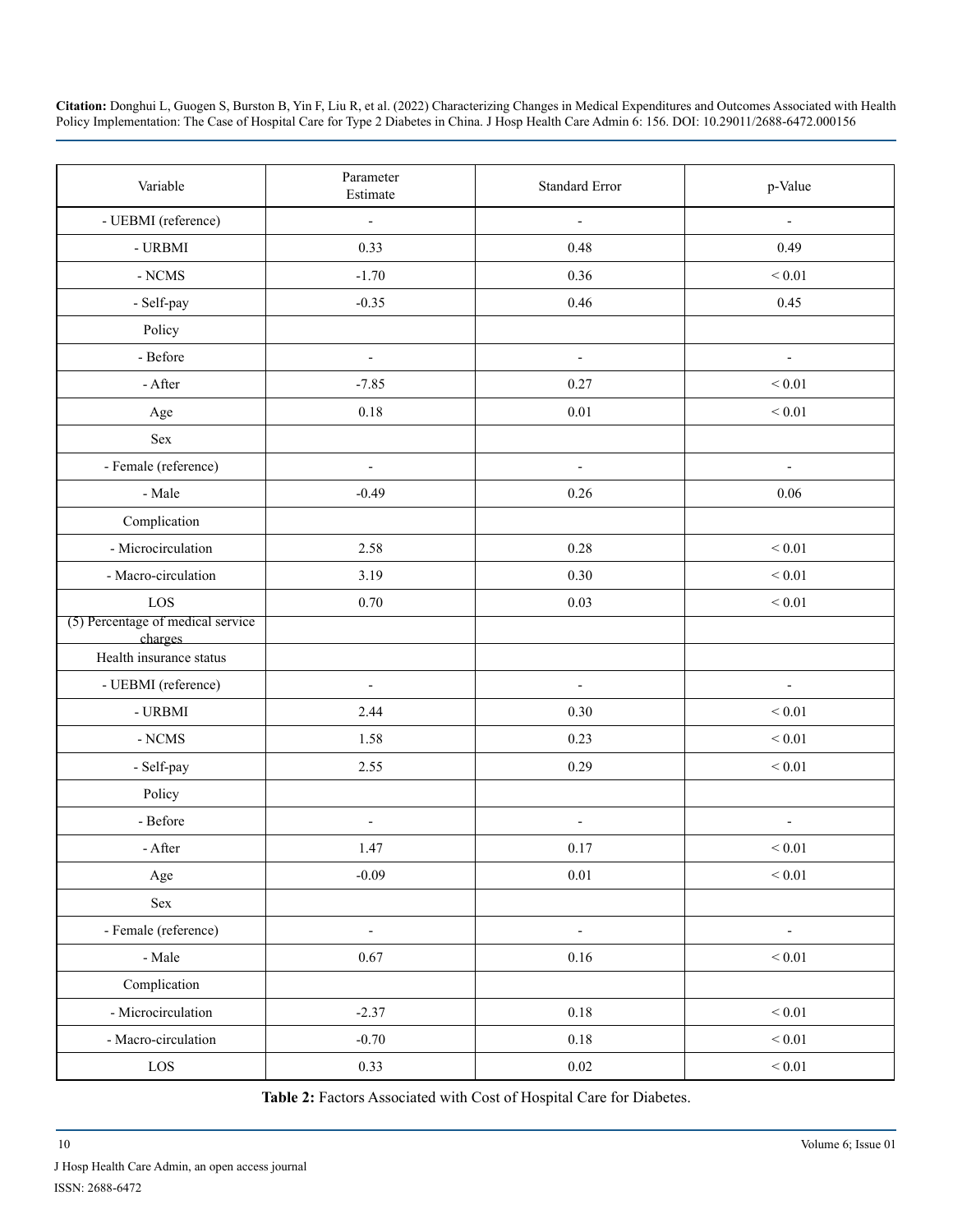#### **Changes Related to Clinical Conditions of Hospitalization for Diabetes**

Table 3 summarizes main findings related to changes in the odds or likelihood that microcirculation and macrocirculation complications are the clinical conditions for which hospitalization was required. The odds of having a microcirculation complication hospitalization for diabetes was 47% lower (odds ratio (OR) [95% confidence interval (CI)], 0.53 [0.46, 0.60]) after the policy change than before. Similarly, the odds of having a macrocirculation complication if hospitalized for diabetes was 22% lower (OR [CI], 0.78 [0.68, 0.88]) after the policy change than before. Further, as compared with patients in UEBMI, patients in either URBMI or NCMS had comparable likelihoods of having a microcirculation complication whereas self-pay patients were less likely to have a microcirculation complication (OR [CI], 0.79 [0.65, 0.97]). In contrast, as compared with patients in UEBMI, patients enrolled in URBMI (OR [CI], 0.73 [0.61, 0.88]) and self-pay (OR [CI], 0.63 [0.49, 0.81]) were less likely to have a macro-circulation problem. However, the odds of having a macro-circulation complication were comparable between patients in UEBMI and patients with self-pay.

Health insurance status was also associated with the odds of a macro-circulation. Persons enrolled in URBMI were only 73% as likely to (OR [CII] 0.73 [0.61, 0.88] to be hospitalized for a macro-circulation complication as UEBMI (the reference). This difference in odds was significant (P<0.01). Again, persons insured by NCMS, a health plan that was being phased out, were only 80% as likely. [0.62, 1.02]. This difference in odds ratios was only marginally significant (P<0.07). Those hospitalized under self-pay were only 63% as likely to have a macro-circulation complication  $[0.49, 0.81]$  (P<0.01). The odds of a diabetes patient being hospitalized for a macrocomplication was only 78% as high after the policy change as before [0.68, 0.88], (P<0.01) when compared with the reference group.

|                                           | Odds Ratio | 95% Confidence Interval      | p-Value                  |
|-------------------------------------------|------------|------------------------------|--------------------------|
| (6) Having microcirculation complication  |            |                              |                          |
| Health insurance status                   |            |                              |                          |
| - UEBMI (reference)                       | 1.00       | $\overline{\phantom{0}}$     | $\overline{\phantom{a}}$ |
| - URBMI                                   | 0.88       | [0.75, 1.04]                 | 0.12                     |
| $\mbox{-}\operatorname{NCMS}$             | 0.92       | [0.74, 1.15]                 | 0.45                     |
| - Self-pay                                | 0.79       | [0.65, 0.97]                 | 0.03                     |
| Policy                                    |            |                              |                          |
| - Before                                  | 1.00       | $\overline{\phantom{a}}$     | $\blacksquare$           |
| - After                                   | 0.53       | [0.46, 0.60]                 | ${}_{0.01}$              |
| Age                                       | 1.06       | [1.05, 1.06]                 | ${}_{0.01}$              |
| Sex                                       |            |                              |                          |
| - Female (reference)                      | 1.00       | $\qquad \qquad \blacksquare$ | $\overline{\phantom{a}}$ |
| - Male                                    | 1.23       | [1.10, 1.39]                 | ${}_{0.01}$              |
| LOS                                       | 1.08       | [1.06, 1.10]                 | ${}_{0.01}$              |
| (7) Having macro-circulation complication |            |                              |                          |
| Health insurance status                   |            |                              |                          |
| - UEBMI (reference)                       | 1.00       | ÷,                           | $\overline{a}$           |
| - URBMI                                   | 0.73       | [0.61, 0.88]                 | $< 0.01$                 |
| - NCMS                                    | 0.80       | [0.62, 1.02]                 | 0.07                     |
| - Self-pay                                | 0.63       | [0.49, 0.81]                 | ${}_{0.01}$              |
| Policy                                    |            |                              |                          |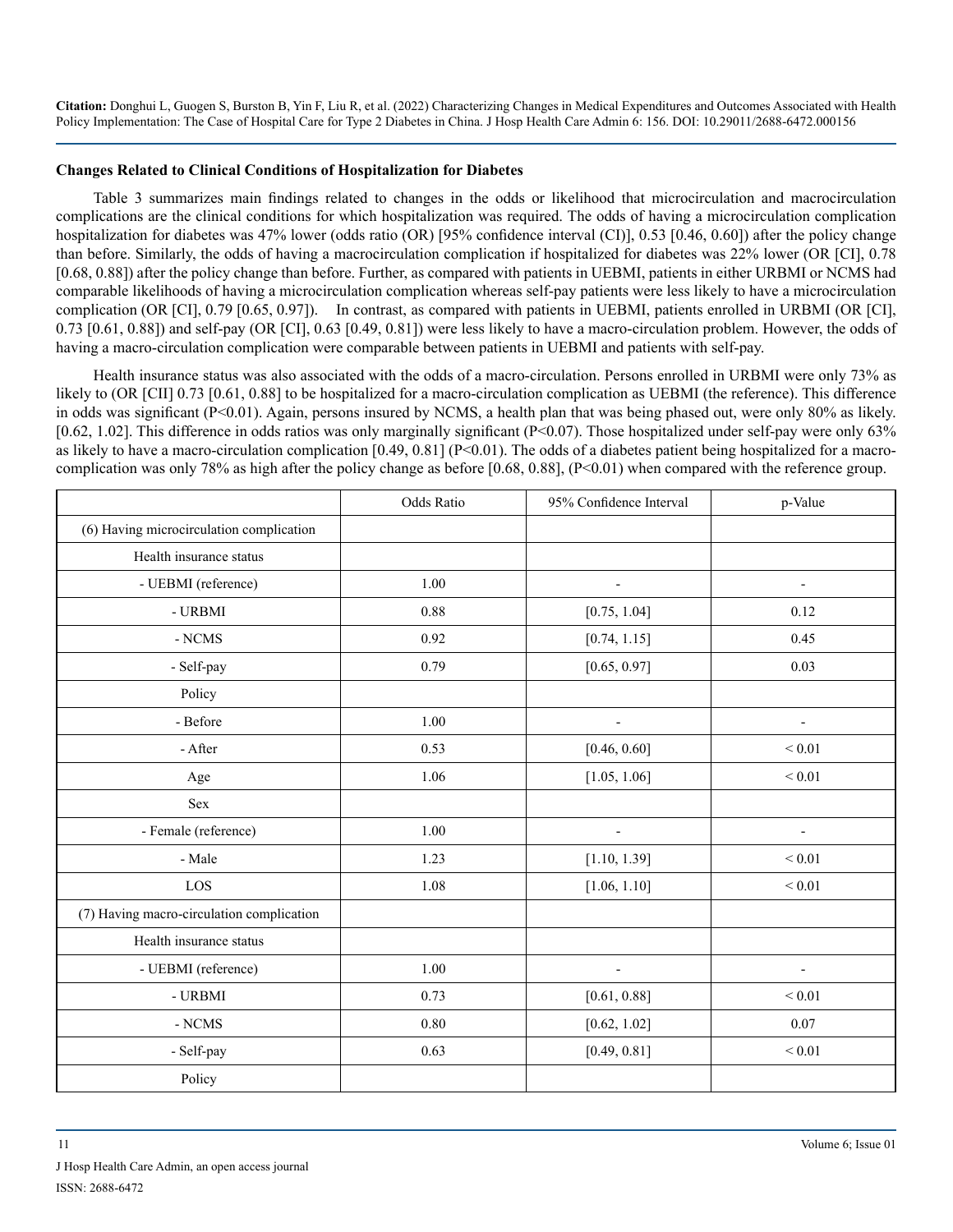|                            | Odds Ratio | 95% Confidence Interval | p-Value                  |
|----------------------------|------------|-------------------------|--------------------------|
| - Before                   | 1.00       | Ξ.                      | $\overline{\phantom{a}}$ |
| - After                    | 0.78       | [0.68, 0.88]            | ${}< 0.01$               |
| Age                        | 1.08       | [1.08, 1.09]            | ${}_{0.01}$              |
| Sex                        |            |                         |                          |
| - Female (reference)       | 1.00       |                         | $\overline{\phantom{a}}$ |
| - Male                     | 1.24       | [1.10, 1.41]            | ${}_{0.01}$              |
| LOS                        | 1.06       | [1.04, 1.08]            | $\leq 0.01$              |
| Yuan: the Chinese currency |            |                         |                          |

**Table 3:** Clinical Conditions Associated with Hospitalization for Diabetes.

# **Discussion**

Our results show some policy impact on hospital care for diabetes. One of the interesting findings was the increase in inpatient volume for diabetes hospitalizations at a tertiary hospital after the policy implementation. This outcome alone may indicate that an improvement in access to the top level hospitals in the population occurred for populations who did not have such access under NCMS. One explanation is that the merger of URBMI and NCMS improved benefits and coverage for many former NCMS enrollees. It then became financially feasible for past enrollees to skip the first and secondary hospitals (e.g., township hospitals, county hospitals) to directly go to the tertiary hospitals. Tertiary hospitals can provide higher quality of diabetes and other care. They also have a reputation for excellence. Furthermore, the improvement in ability to pay due to the merger of the insurance programs may have resulted in more patients being able to seek care at tertiary hospitals. It may have also allowed more patients with relatively low acuity of conditions to also go to tertiary hospitals. This explanation is also supported by our other findings that the patients served were less likely to have diabetes-related complications after the policy implementation. However, this finding may have also reflected a lower progression of diabetes because of other health policy change.

Our findings also demonstrate another policy impact. Specifically, after the policy implementation, the length of hospital stay for diabetes was shortened. Additionally, both total charges and daily charges were reduced. While one of the main intentions of the policies was the controlling of costs of care, the study was not designed to uncover causation.

It is of particular importance that the structure of charges for hospital care changed and moved in a more desirable direction after the policy implementation. Specifically, the proportion of total hospital charges associated with prescription drugs decreased

while the proportion of labor cost-oriented medical services fees grew. This is a promising outcome for it alters hospital behaviors from using the prescription drug mark-up to ensure the financial viability to increase compensation of those who deliver hospital care - the providers. Historically, physicians, nurses, and other healthcare providers were severely undercompensated by the government in China. The initial health care policies had enforced very low fee schedules for medical services. Because hospitals were unable to generate sufficient revenues through these labor intensive services, they relied on using drug mark-up charges to generate more revenue to offset the financial losses associated with the provision of medical care. As this study revealed, during the post-policy change implementation period, this approach was altered. This change was dually important for hospital care for diabetes because it reduced palliative care and increased medical care. In the pre-policy change period, over-prescription became pervasive. This behavior was called "using drugs to support medical care". The national health policies or, more specifically, the zero mark-up drug pricing policy, tried to reduce over-prescription. It appears, through our findings, that the zero mark-up policy is achieving its goal.

Equally important, our findings revealed that other aspects of the policy change may be interacting to reduce the need for hospitalizations and, as a result, helping to control the cost/ charges of hospital care simultaneously. Admissions for diabetes complications decreased thereby shortening length of hospital stay and lowering total charges. This may indicate improvements in both the efficiency and effectiveness of diabetes medical care, throughout the health care pipeline. As discussed, micro- and macrocomplications of diabetes typically occur *before* hospitalizations. However, the finding is explained with caution since our data did not tell us that those complications happened before or after the hospital admission. However, medically speaking, complications of diabetes are most likely pre-admission conditions. If this is the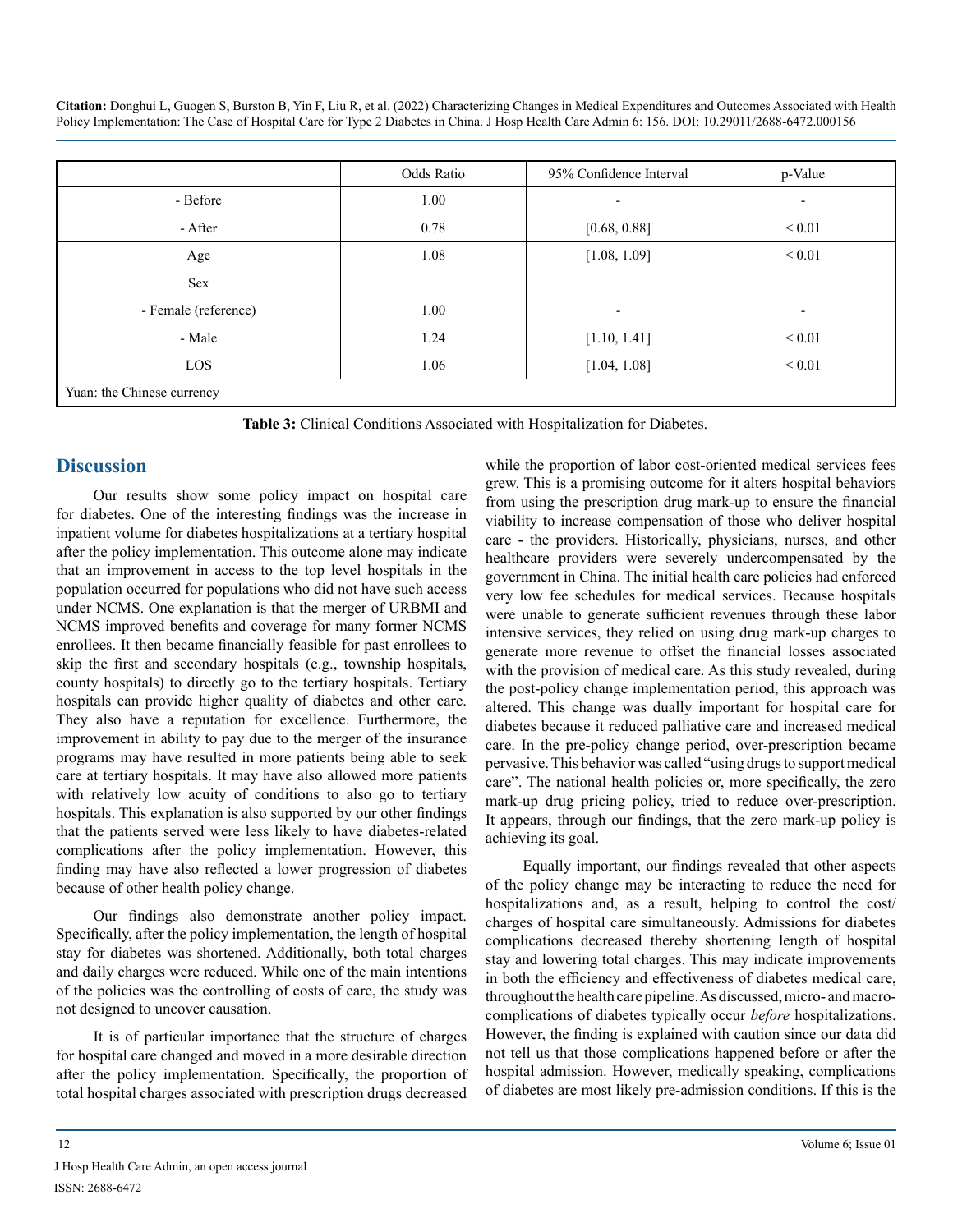case, our findings indicate that patients with lower acuity were hospitalized after the policy implementation as compared with before the policy implementation.

Finally, if more patients bypass lower level hospitals and go directly to tertiary hospitals with conditions of less acuity, more studies are needed to examine the efficiency of the entire healthcare system which consists of three levels of hospitals. For example, if county and township hospitals are able to treat less severe patients with diabetes, going to tertiary hospitals directly may not be an efficient way of seeking care from the entire healthcare system's perspective. In fact, literature has reported that some township hospitals and county hospitals are financially struggling because they are unable to compete with higher level hospitals in local healthcare markets.

However, the findings from this study may also suggest that there is a need for greater specialization in diabetes care when hospitalization is needed. When macro-circulation complications occur, tertiary hospitals may be better prepared in terms of equipment and personnel to treat such conditioning. This is because conditions such as coronary artery disease, peripheral arterial disease, stroke, etc. require vascular medicine cardiologists, vascular neurologists, and other specialists. Hospitalization or surgery for angioplasty may be required. This surgery may be bypass surgery or thrombolytic therapy or other. The services provided by a tertiary hospital may more closely align with such needs. In contrast, hospitalizations for non-traumatic limb amputations, emergencies associated with chronic kidney disease and other microcirculation emergencies that require hospitalization may, depending upon severity be treated at township hospitals. Furthermore, diabetic emergencies that require hospitalization such as diabetic ketoacidosis, hyperosmolar hyperglycemic states, and other hyperglycemic and/or hypoglycemic conditions can be easily treated at county hospitals. Again, the findings from this study implies a need for further research to determine whether the three levels of hospitals in China can reduce costs and improve care by specializing in the different types of hospitalization emergencies that sometimes accompany diabetes.

In addition to the clinical questions raised by our findings, the study demonstrated the savings in total charges, average daily charges, and the drug charges as a percent of total charges that occurred in the post-health policy change implementation period relative to the pre-implementation period. This suggests that the "supply-side" policy changes that are associated with these successes may require supplementation by additional "demand-side" strategies that result in earlier diagnosis of diabetes, strategies to reduce the progression from pre-diabetes, and other interventions to further elevate patient self-management and physician-management of Type 2 diabetes patients. Such a holistic approach will further decrease the percent of all-cause

hospitalizations for diabetes in China.

The morbidity rate is 20.2% among adults aged 60 years or older with type 2 diabetes in China, and is about twice that of all adult population [28]. They are always known as the population of frail older adults associated with functional disability, several comorbidities, and premature mortality. The therapeutic options for elderly patients with diabetes must be carefully prescribed and monitored, according to the patient cognitive capacities, the potentially drug-drug interactions, and the cardiovascular and hypoglycemia risk. The older adults with diabetes are special population whose disease control influences the overall outcomes of diabetes. Close attention should be paid to senior patients with diabetes in regard to improving their disease management and outcomes.

This study had limitations. First, we were unable to differentiate the effect of the merger of URBMI and NCMS from the effect of the zero mark-up drug pricing policy. Nevertheless, positive impacts from the implementation of both policies were observed on hospital care for diabetes. For example, changes supportive of improved care occurred in the percentage of drug charges and the percentage of medical service charges. Second, given that the data used was from one healthcare facility, the finding may not be generalizable to hospitals in general. Nevertheless, the study does provide empirical evidence regarding improvements in efficiency and effectiveness of hospital care under the recently implemented healthcare reforms in China. Third, the study only focused on diabetes with limited outcome measures. Future research is needed that examines the policy impact on other diabetes-related outcomes (e.g., gangrene, limb amputation: not available in our dataset) or other diseases.

# **Conclusions**

As alluded to in this paper, China is in the midst of explosive growth in the number and percent of its residents who are vulnerable to Type 2 diabetes mellitus. As a result, the overall health care reform that has continued over several years has had an impact upon access to health care for this disease, costs of health care, and health care outcomes. Evidence is needed regarding the efficacy of policy reforms implementations regarding this widespread health chronicity. This study provides evidence that the implementation of at least a limited number of these changes at a large tertiary hospital in northern China had positive results.

# **References**

- **1.** [Dai G, Deng F, Ramaprasad A, Syn T \(2016\) China's national health](https://www.ncbi.nlm.nih.gov/pmc/articles/PMC5302471/)  [policies: an ontological analysis. Online journal of public health](https://www.ncbi.nlm.nih.gov/pmc/articles/PMC5302471/)  [informatics 8: e196.](https://www.ncbi.nlm.nih.gov/pmc/articles/PMC5302471/)
- **2.** [Yip W, Hsiao WC \(2015\) What drove the cycles of Chinese health](https://www.tandfonline.com/doi/full/10.4161/23288604.2014.995005)  [system reforms? Health Systems & Reform 1: 52-61.](https://www.tandfonline.com/doi/full/10.4161/23288604.2014.995005)